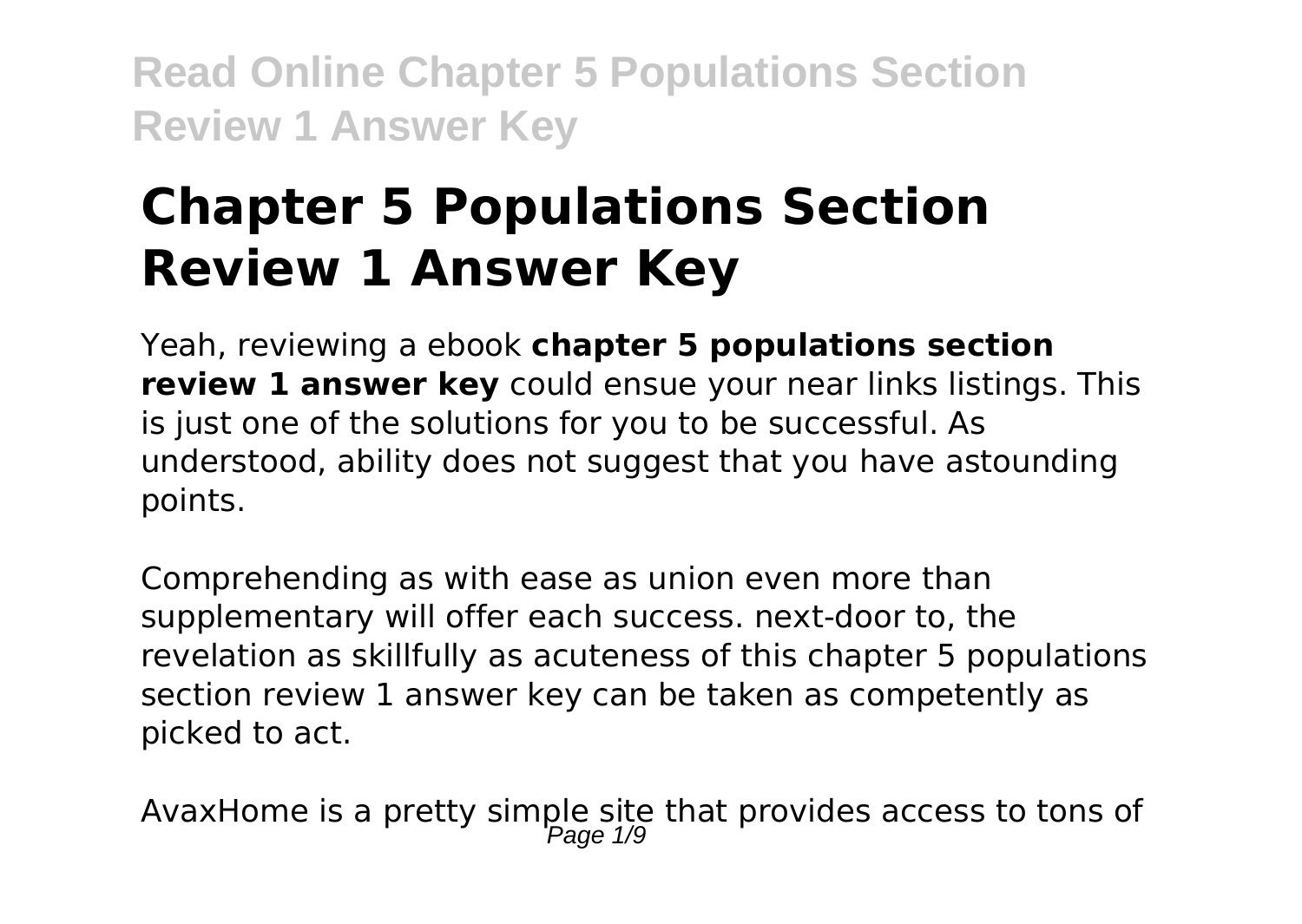free eBooks online under different categories. It is believed to be one of the major non-torrent file sharing sites that features an eBooks&eLearning section among many other categories. It features a massive database of free eBooks collated from across the world. Since there are thousands of pages, you need to be very well versed with the site to get the exact content you are looking for.

#### **Chapter 5 Populations Section Review**

Start studying Biology: Chapter 5: Populations REVIEW. Learn vocabulary, terms, and more with flashcards, games, and other study tools.

### **Biology: Chapter 5: Populations REVIEW Flashcards | Quizlet**

Biology Ch 5 TEST - Population, TEST REVIEW - Chapter 5, Biology: Chapter 5: Populations REVIEW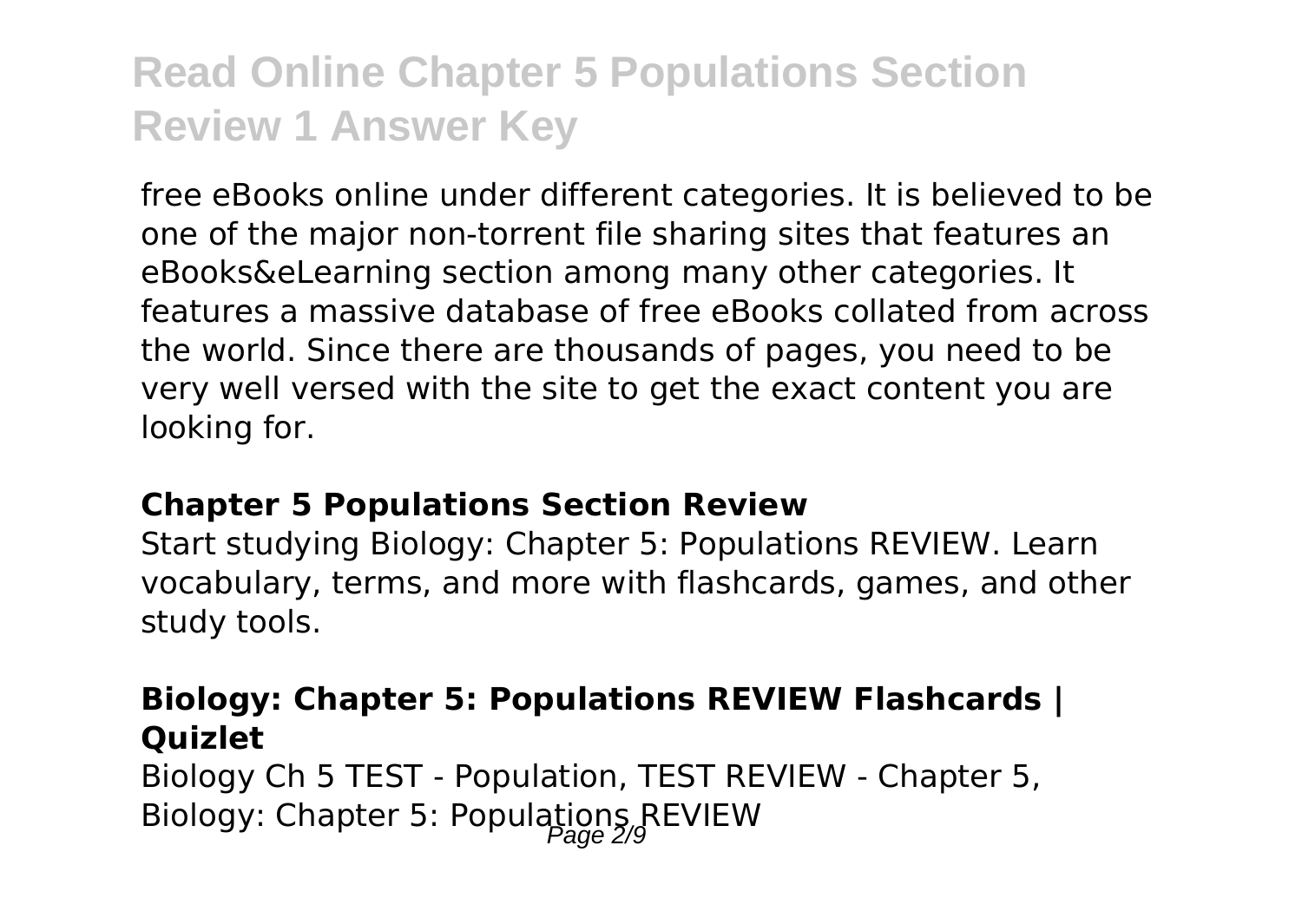## **Biology Ch 5 TEST - Population, TEST REVIEW - Chapter 5**

**...**

Chapter 5 Populations Section Review Answer Key Author: ��www.seapa.org-2020-08-19T00:00:00+00:01 Subject: ii<sup>1</sup>/<sub>2</sub>ii<sup>1</sup>/<sub>2</sub>Chapter 5 Populations Section Review Answer Key Keywords: chapter, 5, populations, section, review, answer, key Created Date: 8/19/2020 5:11:22 PM

## **Chapter 5 Populations Section Review Answer Key**

Download Free Chapter 5 Populations Section Review 2 Answer Key. an area Emigration: movement of individuals out of an area. Chapter 5: Populations - Hazleton Area High School Chapter 5 Populations Section 5–1 How Populations Grow(pages 119–123) This section identifies the characteristics used to describe a population.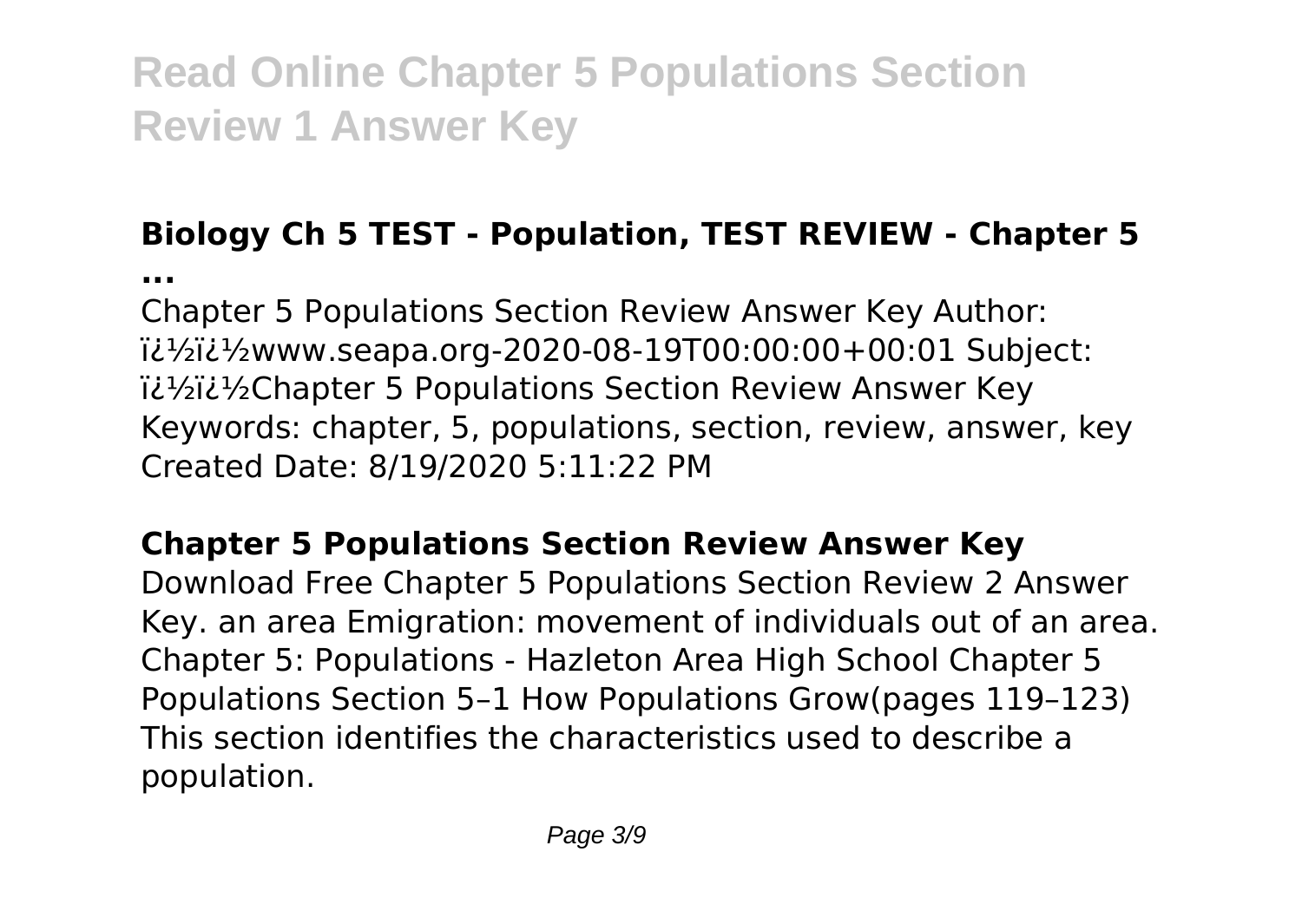### **Chapter 5 Populations Section Review 2 Answer Key**

Chapter 5 Populations Section 5–1 How Populations Grow(pages 119–123) This section identifies the characteristics used to describe a population. It also describes factors that affect population size and explains what exponential growth and logistic growth are. Characteristics of Populations(page 119) 1.

#### **Section 5–1 How Populations Grow(pages 119–123)**

Chapter 5. Chapter 5. Populations and Communities. Adapted from Holt Biology 2008. Chapter 5 Section 1: Populations & Communities. Key Vocabulary Terms. Population. A group of organisms of the same species that live in a specific geographical area. Adapted from Holt Biology 2008.

#### **Chapter 5**

Chapter 5 Review Multiple Choice Identify the letter of the choice that best completes the statement or answers the question.  $\frac{1}{2}$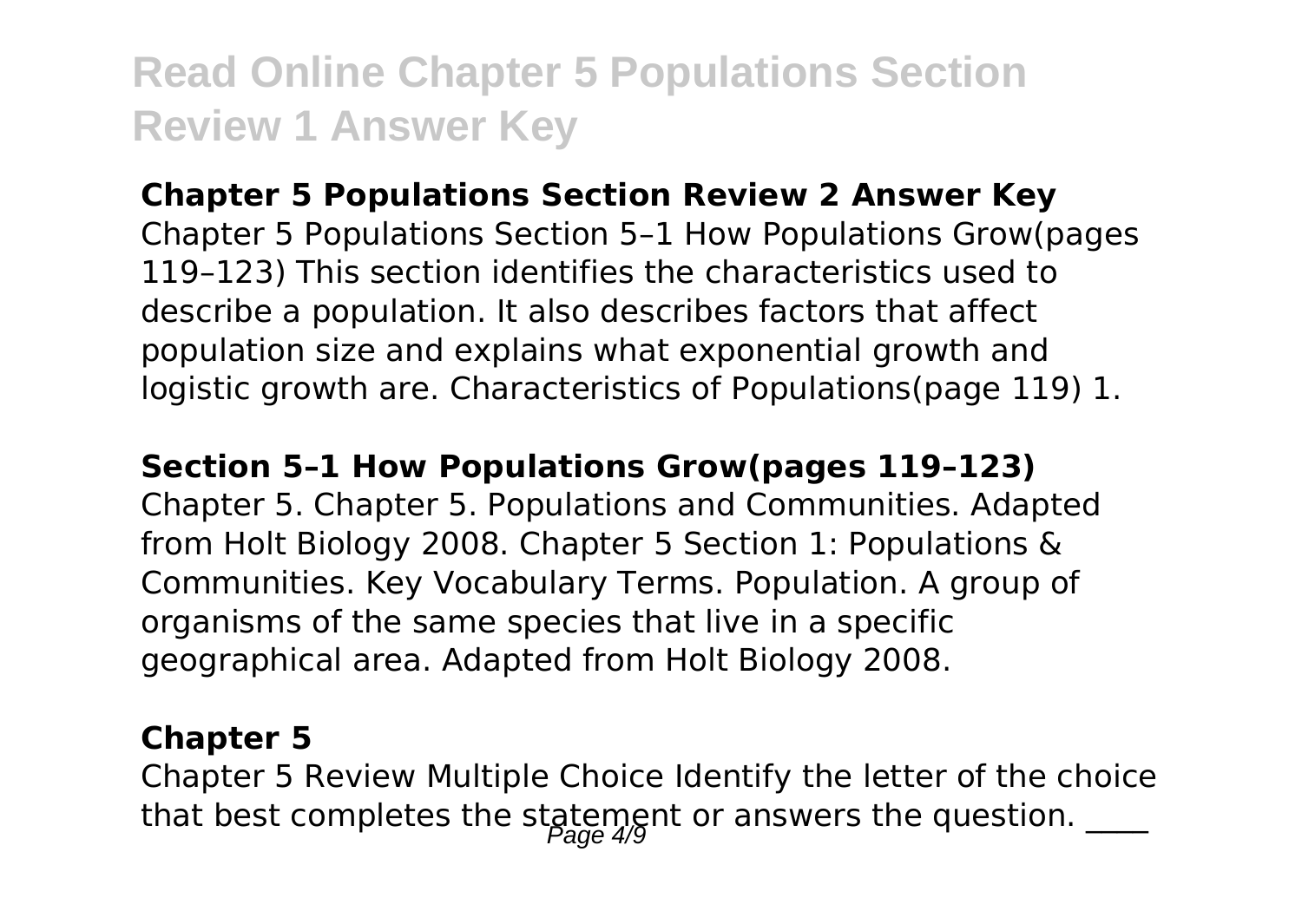1. As resources in a population become less available, the population a. enters a phase of exponential growth. c. increases slowly. b. reaches carrying capacity. d. declines rapidly. 2.

#### **Chapter 5 Review - Hanover Area School District**

The most rapid increase in population was caused by the . 8. In the past 5000 years, the event that temporarily halted population increase was the . 9. The steepest climb in population occurred approximately between the years and the present . Name Class Date Chapter 5 Populations Section Review 5-3 Teaching Resources/Chapter 5 33 © Pearson Education, Inc.

**Reviewing Key Concepts - Lawndale High School** Chapter 5 Review Answer Key Multiple Choice 1. C-water 2. Bcarbohydrate 3. C-Hydrophilic 4. B-lipid 5. B-side groups 6. Dsubstrate 7. B-lowers the activation energy Short Answer 8. Energy - Pasta is a starch,  $w_n(x)$  is a polysaccharide made up of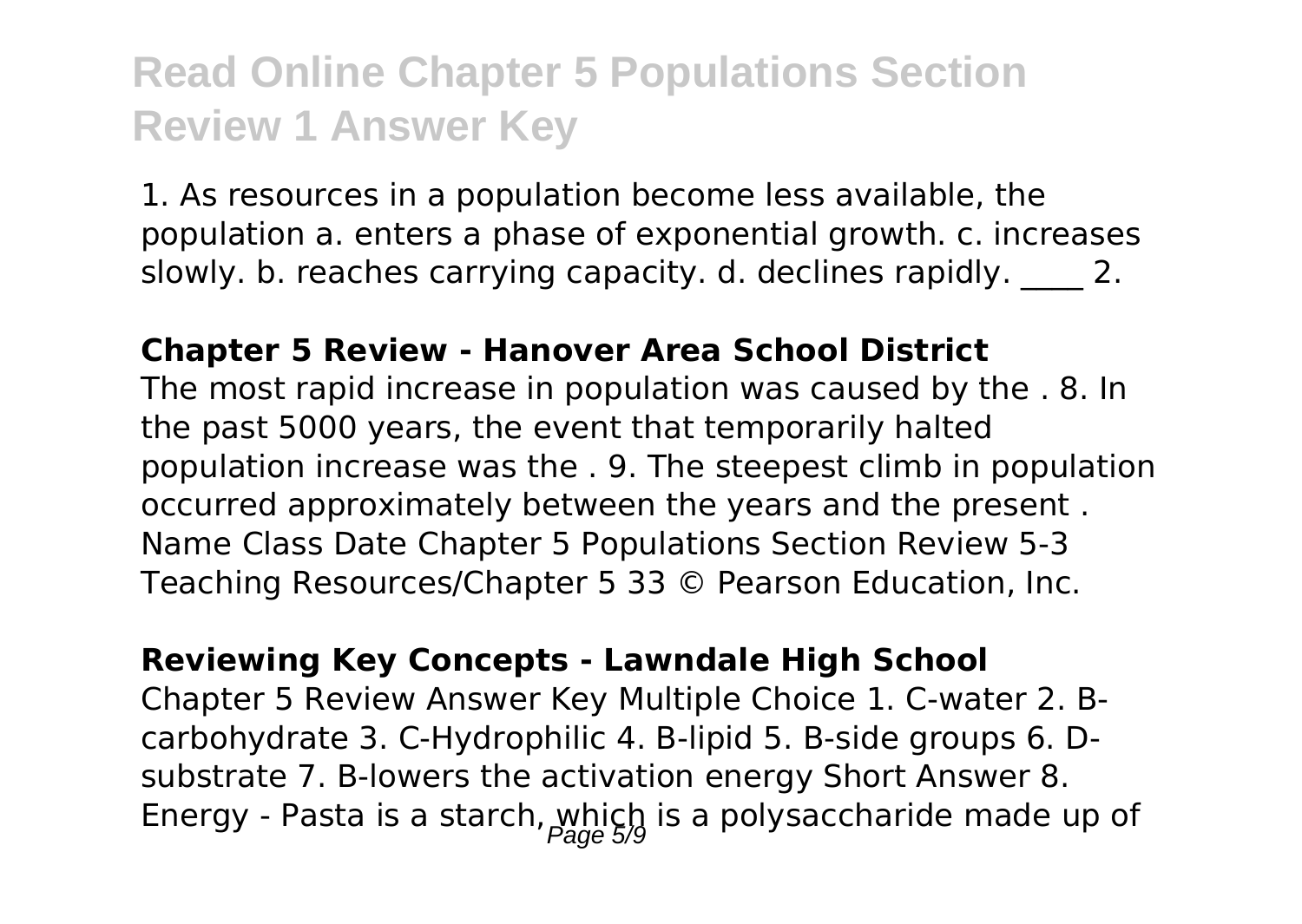glucose monomers.

### **chapter 5 review answer key - Chapter 5 Review Answer Key ...**

Biology Chapter 5 Section 2 Review Multiple Choice Identify the choice that best completes the statement or answers the question. **1.** Which of the following is not likely to be a limiting factor on the sea otter population? a. disease c. drought b. competition d. predation 2. Which will reduce competition within a species' population?

### **Biology Chapter 5 Section 2 Review**

CHAPTER 5 Populations and Communities As you read this section, keep these questions in mind: ... Interactive Reader 51 Populations and Communities Section 2 Review SECTION VOCABULARY coevolution the evolution of two or more species that is due to mutual influence, often in a way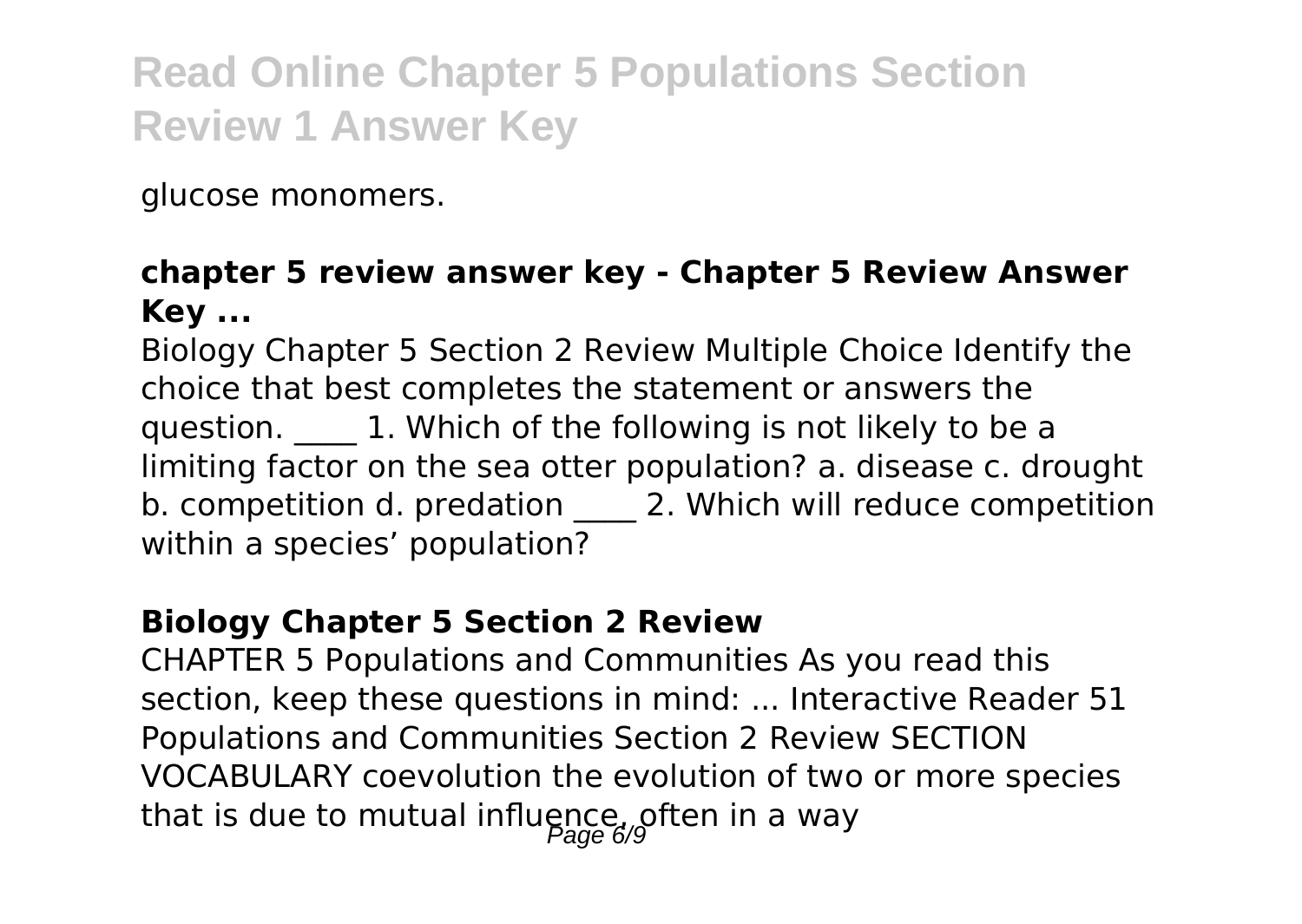## **CHAPTER Populations and Communities SECTION 1 Populations**

Biology Chapter 5 Populations Answer Key PDF Online. Biology Chapter 5 Populations Answer Key PDF Online is very recommended for you all who likes to reader as collector, or just read a book to fill in spare time.Biology Chapter 5 Populations Answer Key PDF Online is limited edition and best seller in the years.Biology Chapter 5 Populations Answer Key PDF Online Then download it.

**Biology Chapter 5 Populations Answer Key PDF Online ...** Chapter 5 Populations Chapter Vocabulary Review 34 Teaching Resources/Chapter 5 ... Growth of Elephant Population 20 15 10 5 0 0 250 Time (years) Number of Elephants (millions) 500 750 031-42 CH05 60773 10/29/01 9:30 PM Page 34. 8. On a graph of population growth, the size of the population when the growth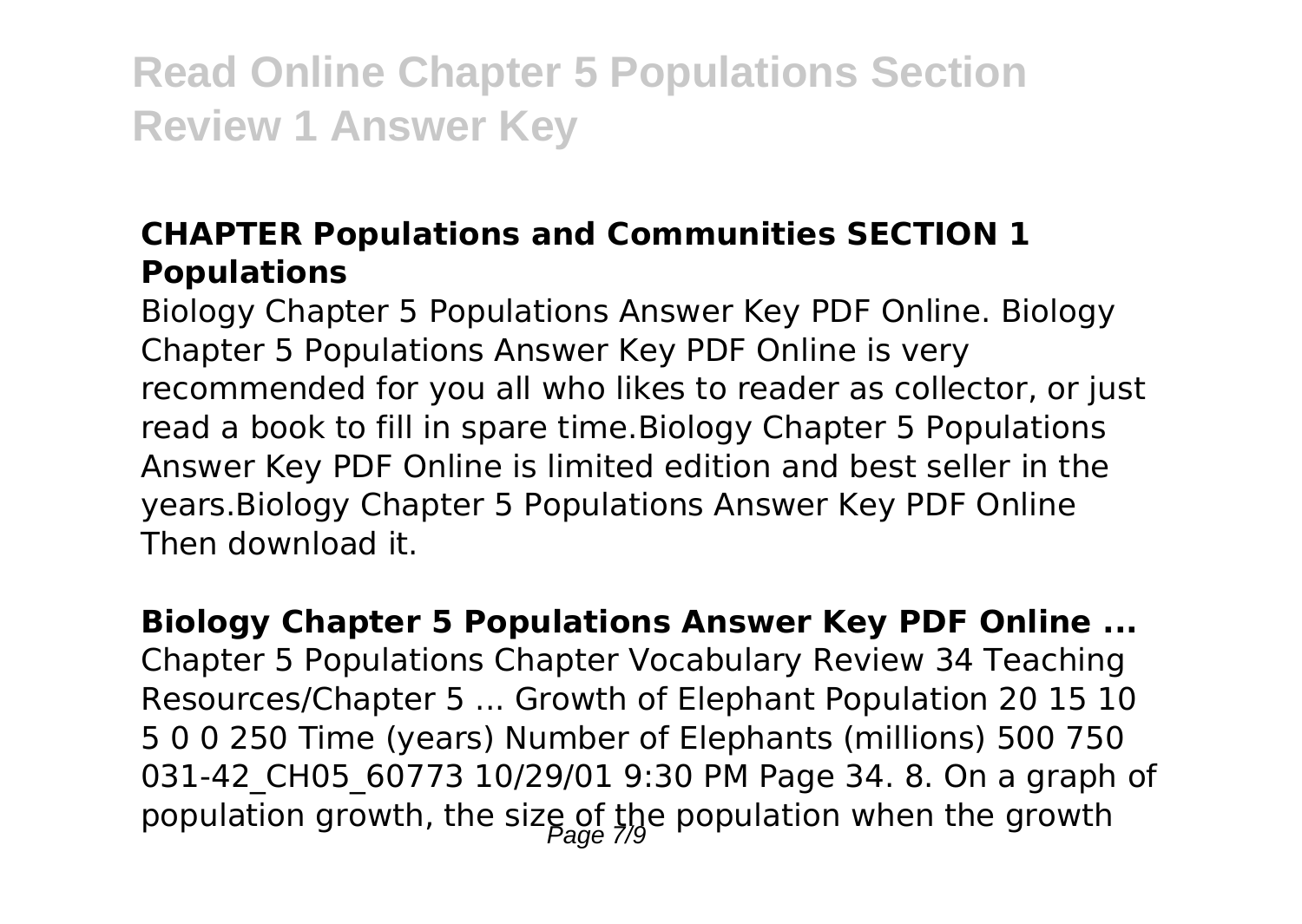rate decreases to zero

### **Ch. 5 Vocabulary Review - Lawndale High School**

Name KEY Class Date 5.1 How Populations Grow Describing Populations For Questions 1–5 complete each statement by writing the correct word or words. 1. The geographic range is the area in which a population lives. 2. Population density is the number of individuals per unit area. 3. How the individuals are spaced in their range is a population's distribution

#### **Name KEY Class Date 5.1 How Populations Grow**

CHAPTER 5: POPULATIONS DESCRIBING POPULATIONS: Populations are studied by looking at: Geographic Range = Inhabited Area Population Density  $=$  Number of individuals per unit area. Distribution  $=$  How individuals are spaced out in a unit area. Growth Rate = Determines if a population's size increases, decreases or stays the same. Age Structure = Refers to the